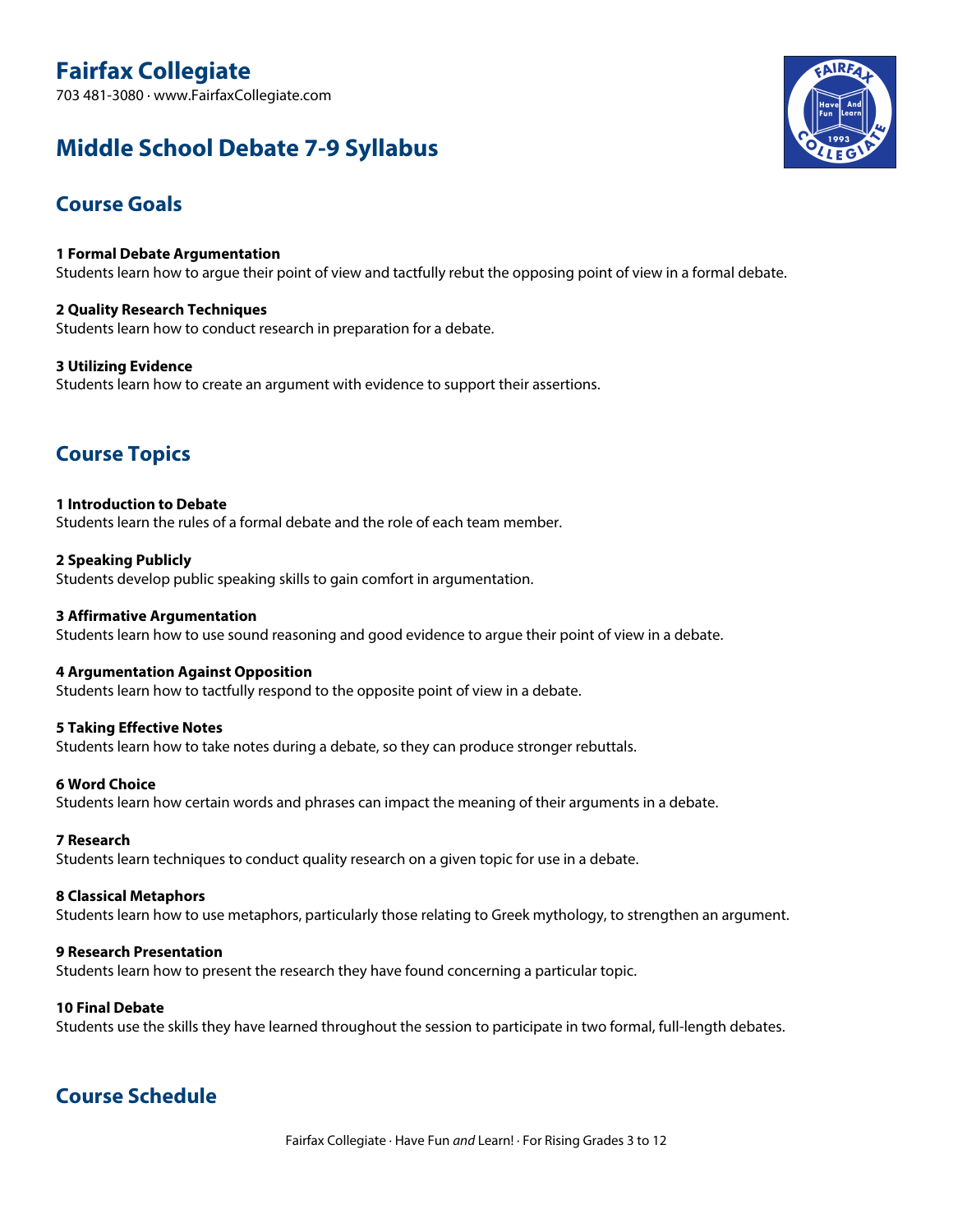#### **Day 1**

#### **Introduction to Debate**

Students are introduced to each other and learn the format and timing of a formal debate, under the Middle School Public Debate Program.

#### **Public Speaking**

Students learn techniques to make them comfortable with speaking in front of an audience.

#### **Day 2**

#### **Affirmative Argumentation**

Students learn how to use sound reasoning and good evidence to argue their point of view in a debate.

#### **Debate Exercise 1**

Students participate in their first debate exercise, where they debate a relevant topic using the skills they have learned.

#### **Day 3**

#### **Opposing Points of View**

Students learn techniques to tactfully question arguments from the opposing side of a debate.

#### **Roles of Team Members**

Students learn about the role each member of a debate team plays within a debate.

#### **Debate Exercise 2**

Students debate a relevant topic using the techniques they have learned, particularly focusing on rebuttal skills and the use of points of information.

#### **Day 4**

#### **Taking Notes**

Students learn how to use specialized flow charts to keep track of the arguments by debaters.

#### **Criticizing an Argument**

Students learn how to criticize the opposing side's argument in a debate in a non-offensive way.

#### **Persuasive and Emotional Words**

Students learn various words and phrases that can impact the effect of an argument in a debate.

#### **Euphemisms**

Students learn about how to use politically correct language in a debate to avoid offending others.

#### **Debate Exercise 3**

Students participate in a debate using the techniques they learned that day, with a particular emphasis on word choice and notetaking.

#### **Day 5**

#### **Effective Research**

Students learn how to conduct good research on a particular topic for a debate.

#### **Final Debate Overview**

Students learn about the two debates they will participate in on the final day of the program.

Fairfax Collegiate · Have Fun *and* Learn! · For Rising Grades 3 to 12